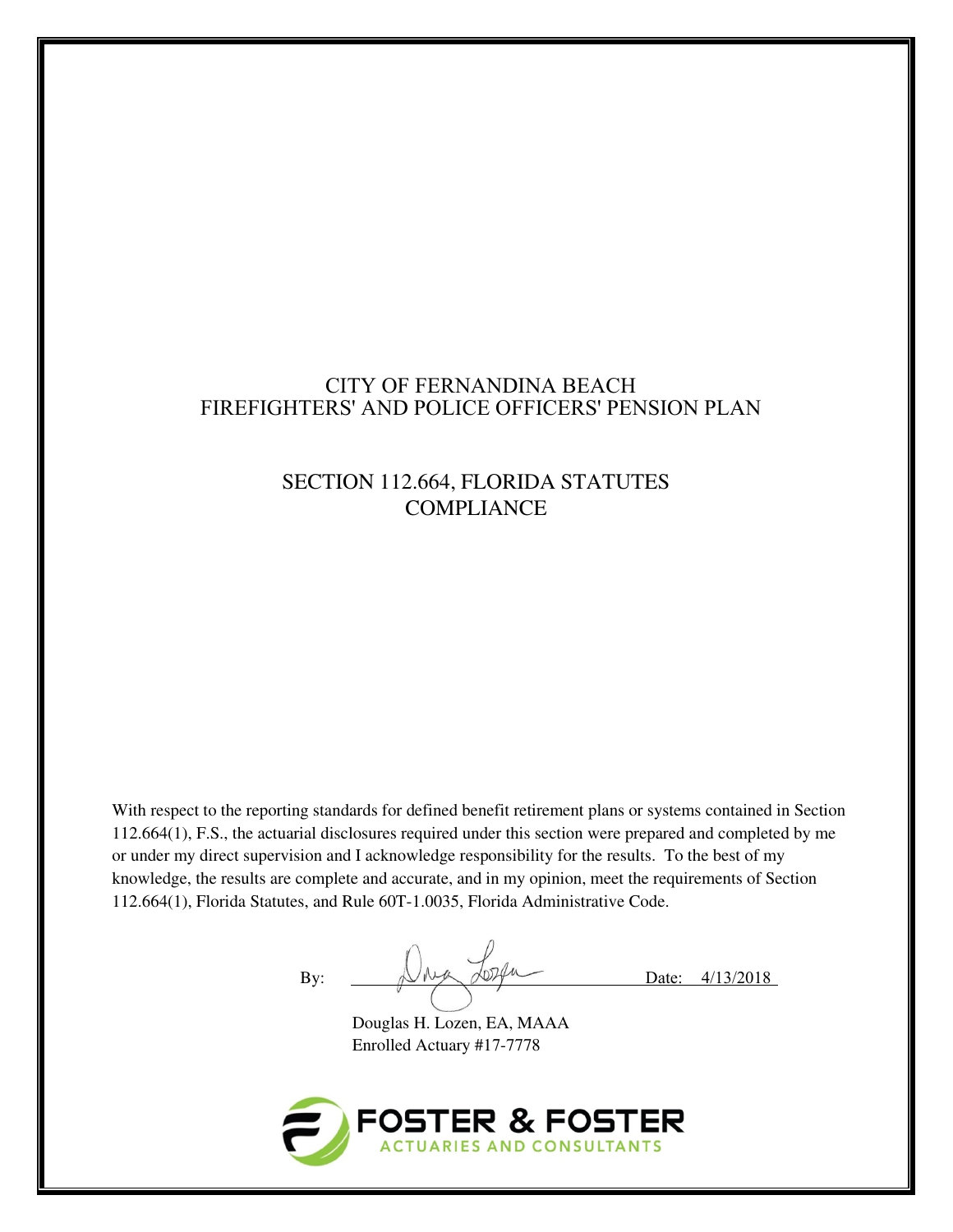When reviewing the following schedules, please note the following:

1) The purpose of producing this report is solely to satisfy the requirements set forth by Section 112.664, Florida Statutes, and is mandatory for every Florida public pension fund, excluding the Florida Retirement System (FRS).

\_\_\_\_\_\_\_\_\_\_\_\_\_\_\_\_\_\_\_\_\_\_\_\_\_\_\_\_\_\_\_\_\_\_\_\_\_\_\_\_\_\_\_\_\_\_\_\_\_\_\_\_\_\_\_\_\_\_\_\_\_\_\_\_\_\_\_\_\_\_\_\_\_\_\_\_\_\_\_\_\_\_\_\_\_\_\_\_\_\_\_\_\_\_\_\_\_\_\_\_\_\_\_\_\_\_\_\_\_\_\_\_\_\_\_\_\_\_\_\_\_\_\_

- 2) None of the schedules shown have any impact on the funding requirements of the Plan. These schedules are for statutory compliance purposes only.
- 3) In the schedules that follow, the columns labeled "ACTUAL" represent the final recorded GASB 67/68 results. The columns labeled "HYPOTHETICAL" illustrate what the results would have been if different assumptions were used.
- 4) It is our opinion that the Plan's actual assumptions utilized in the October 1, 2017 Actuarial Valuation Report, as adopted by the Board of Trustees, are reasonable individually and in the aggregate, and represent our best estimate of future Plan experience.
- 5) The "Number of Years Expected Benefit Payments Sustained" calculated in Section II: Asset Sustainability should not be interpreted as the number of years the Plan has left until it is insolvent. This calculation is required by 112.664, Florida Statutes, but the numeric result is irrelevant, since in its calculation we are to assume there will be no further contributions to the Fund. As long as the Actuarially Determined Contribution is made each year the Plan will never become insolvent.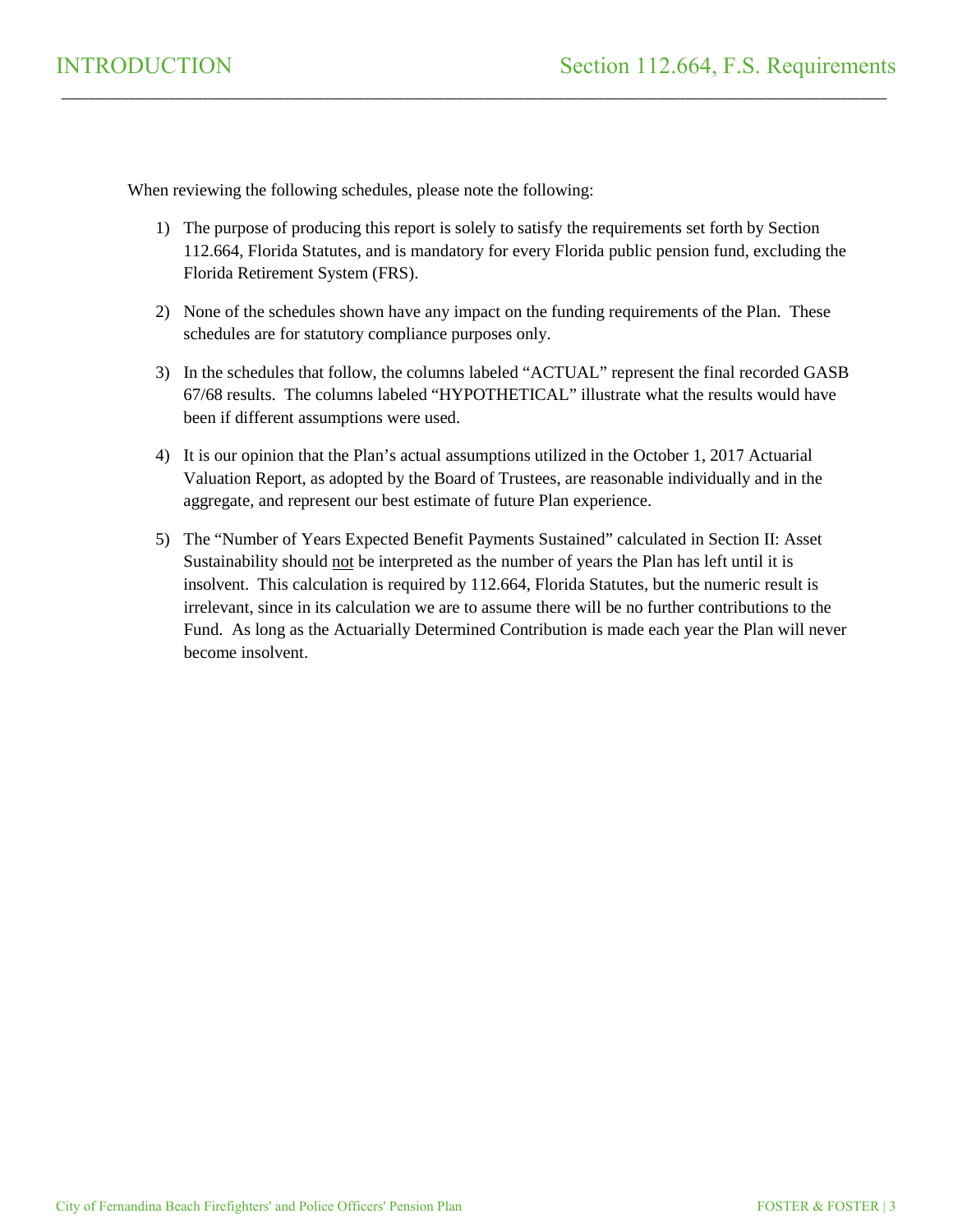### SCHEDULE OF CHANGES IN NET PENSION LIABILITY FISCAL YEAR SEPTEMBER 30, 2017

\_\_\_\_\_\_\_\_\_\_\_\_\_\_\_\_\_\_\_\_\_\_\_\_\_\_\_\_\_\_\_\_\_\_\_\_\_\_\_\_\_\_\_\_\_\_\_\_\_\_\_\_\_\_\_\_\_\_\_\_\_\_\_\_\_\_\_\_\_\_\_\_\_\_\_\_\_\_\_\_\_\_\_\_\_\_\_\_\_\_\_\_\_\_\_\_\_\_\_\_\_\_\_\_\_\_\_\_\_\_\_\_\_\_\_\_\_\_\_\_\_\_\_\_\_\_\_\_\_\_\_\_\_

|                                            | <b>ACTUAL</b>                    | <b>HYPOTHETICAL</b>              |
|--------------------------------------------|----------------------------------|----------------------------------|
|                                            | 7.90%<br>RP-2000<br>Generational | 5.90%<br>RP-2000<br>Generational |
| <b>Total Pension Liability</b>             |                                  |                                  |
| Service Cost                               | 634,067                          | 970,525                          |
| Interest                                   | 2,351,027                        | 2,223,292                        |
| Change in Excess State Money               | (6,566)                          | (6,566)                          |
| <b>Share Plan Allocation</b>               | 14,521                           | 14,521                           |
| <b>Changes of Benefit Terms</b>            |                                  |                                  |
| Differences Between Expected and Actual    |                                  |                                  |
| Experience                                 | 47,179                           | 21,850                           |
| <b>Changes of Assumptions</b>              | 404,100                          | 584,730                          |
| Benefit Payments, Including Refunds of     |                                  |                                  |
| <b>Employee Contributions</b>              | (1,636,299)                      | (1,636,299)                      |
| Net Change in Total Pension Liability      | 1,808,029                        | 2,172,053                        |
| <b>Total Pension Liability - Beginning</b> | 29,584,744                       | 36,915,320                       |
| Total Pension Liability - Ending (a)       | \$<br>31,392,773                 | \$<br>39,087,373                 |
| <b>Plan Fiduciary Net Position</b>         |                                  |                                  |
| Contributions - Employer                   | 1,222,727                        | 1,222,727                        |
| Contributions - State                      | 234,807                          | 234,807                          |
| Contributions - Employee                   | 288,097                          | 288,097                          |
| Net Investment Income                      | 2,189,459                        | 2,189,459                        |
| Benefit Payments, Including Refunds of     |                                  |                                  |
| <b>Employee Contributions</b>              | (1,636,299)                      | (1,636,299)                      |
| <b>Administrative Expenses</b>             | (42,590)                         | (42,590)                         |
| Net Change in Plan Fiduciary Net Position  | 2,256,201                        | 2,256,201                        |
| Plan Fiduciary Net Position - Beginning    | 20,722,472                       | 20,722,472                       |
| Plan Fiduciary Net Position - Ending (b)   | \$<br>22,978,673                 | \$<br>22,978,673                 |
| Net Pension Liability - Ending (a) - (b)   | \$<br>8,414,100                  | \$<br>16,108,700                 |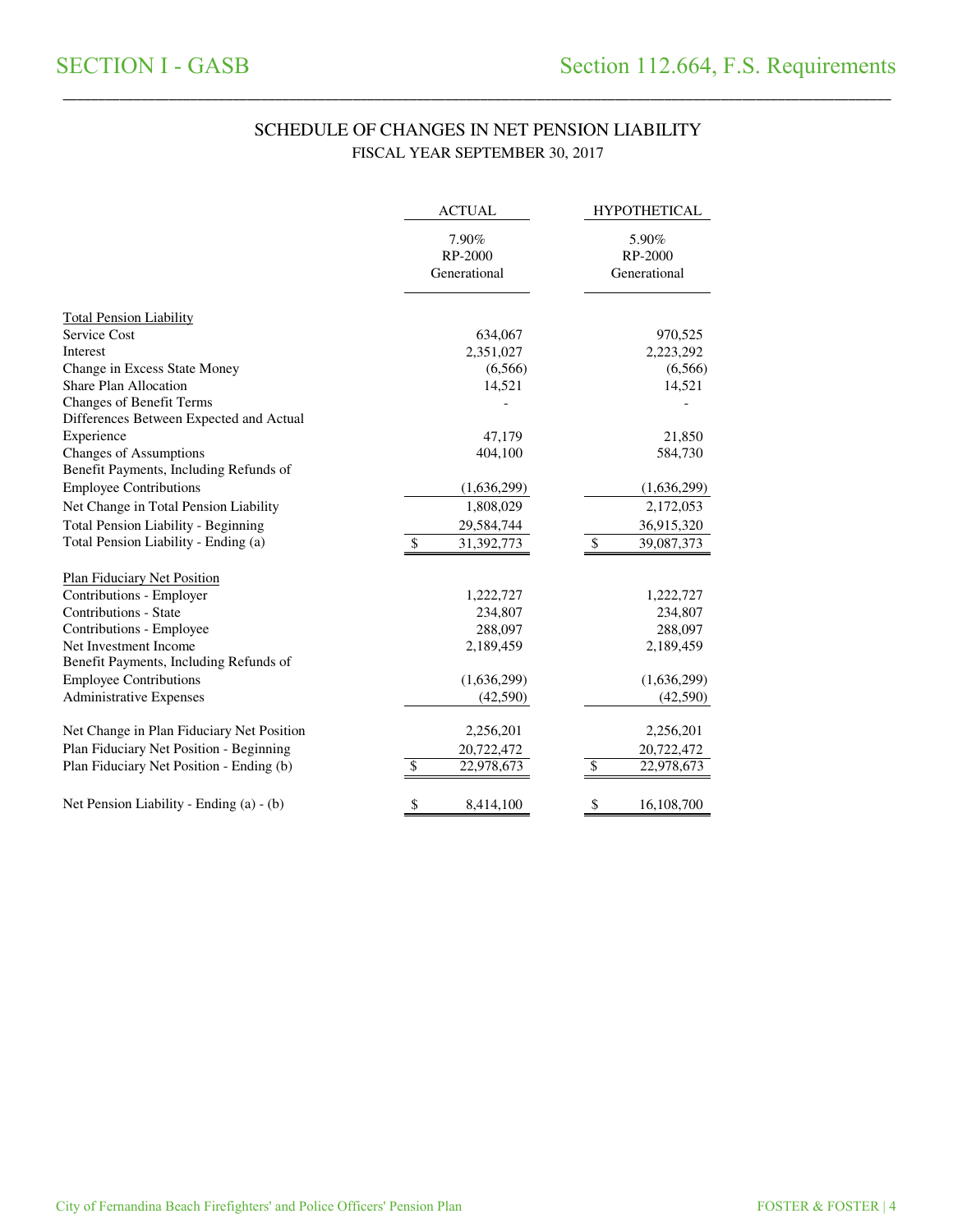#### PROJECTION OF THE NUMBER OF YEARS ASSETS WILL SUSTAIN BENEFIT PAYMENTS

\_\_\_\_\_\_\_\_\_\_\_\_\_\_\_\_\_\_\_\_\_\_\_\_\_\_\_\_\_\_\_\_\_\_\_\_\_\_\_\_\_\_\_\_\_\_\_\_\_\_\_\_\_\_\_\_\_\_\_\_\_\_\_\_\_\_\_\_\_\_\_\_\_\_\_\_\_\_\_\_\_\_\_\_\_\_\_\_\_\_\_\_\_\_\_\_\_\_\_\_\_\_\_\_\_\_\_\_\_\_\_\_\_\_\_\_\_\_\_\_\_\_\_\_\_\_\_\_\_\_\_\_\_\_\_\_\_\_\_\_\_\_\_\_\_\_\_\_\_\_

| Fiscal Year<br>Beginning 10/1 | Projected Beginning<br><b>Fiduciary Net Position</b> | Projected Total<br>Contributions | Projected Benefit<br>Payments* | Projected<br>Administrative<br>Expense | Projected Investment<br>Earnings | Projected Ending<br><b>Fiduciary Net Position</b> |
|-------------------------------|------------------------------------------------------|----------------------------------|--------------------------------|----------------------------------------|----------------------------------|---------------------------------------------------|
| 2017                          | 22,949,628                                           |                                  | 2,351,926                      |                                        | 1,720,120                        | 22,317,822                                        |
| 2018                          | 22,317,822                                           |                                  | 1,950,186                      |                                        | 1,686,076                        | 22,053,712                                        |
| 2019                          | 22,053,712                                           |                                  | 2,007,055                      |                                        | 1,662,965                        | 21,709,622                                        |
| 2020                          | 21,709,622                                           |                                  | 2,052,422                      |                                        | 1,633,989                        | 21,291,189                                        |
| 2021                          | 21,291,189                                           |                                  | 2,129,654                      |                                        | 1,597,883                        | 20,759,418                                        |
| 2022                          | 20,759,418                                           |                                  | 2,179,788                      |                                        | 1,553,892                        | 20,133,522                                        |
| 2023                          | 20,133,522                                           |                                  | 2,243,759                      |                                        | 1,501,920                        | 19,391,683                                        |
| 2024                          | 19,391,683                                           |                                  | 2,309,272                      | $\blacksquare$                         | 1,440,727                        | 18,523,138                                        |
| 2025                          | 18,523,138                                           |                                  | 2,361,491                      |                                        | 1,370,049                        | 17,531,696                                        |
| 2026                          | 17,531,696                                           |                                  | 2,400,131                      |                                        | 1,290,199                        | 16,421,764                                        |
| 2027                          | 16,421,764                                           |                                  | 2,415,236                      |                                        | 1,201,918                        | 15,208,446                                        |
| 2028                          | 15,208,446                                           |                                  | 2,422,595                      |                                        | 1,105,775                        | 13,891,626                                        |
| 2029                          | 13,891,626                                           |                                  | 2,409,666                      |                                        | 1,002,257                        | 12,484,217                                        |
| 2030                          | 12,484,217                                           |                                  | 2,439,033                      |                                        | 889,911                          | 10,935,095                                        |
| 2031                          | 10,935,095                                           |                                  | 2,428,330                      |                                        | 767,953                          | 9,274,718                                         |
| 2032                          | 9,274,718                                            |                                  | 2,421,719                      | $\blacksquare$                         | 637,045                          | 7,490,044                                         |
| 2033                          | 7,490,044                                            |                                  | 2,405,189                      |                                        | 496,709                          | 5,581,564                                         |
| 2034                          | 5,581,564                                            |                                  | 2,369,717                      |                                        | 347,340                          | 3,559,187                                         |
| 2035                          | 3,559,187                                            |                                  | 2,336,741                      |                                        | 188,875                          | 1,411,321                                         |
| 2036                          | 1,411,321                                            |                                  | 2,299,759                      |                                        |                                  |                                                   |

| Table 1                                                    |
|------------------------------------------------------------|
| Plan Assumptions: 7.90% and RP-2000 Generational Mortality |

\*All DROP and Share Balances paid in 2017.

Number of Years Expected Benefit Payments Sustained: 19.61

This projection assumes no further contributions, assumes no further benefit accruals, and assumes Market Value of Assets earn 7.90% interest.

**It is important to note that as long as the Actuarially Determined Contribution is made each year, the Plan will never become insolvent. Furthermore, State and local laws mandate that the Actuarially Determined Contribution be made each year.**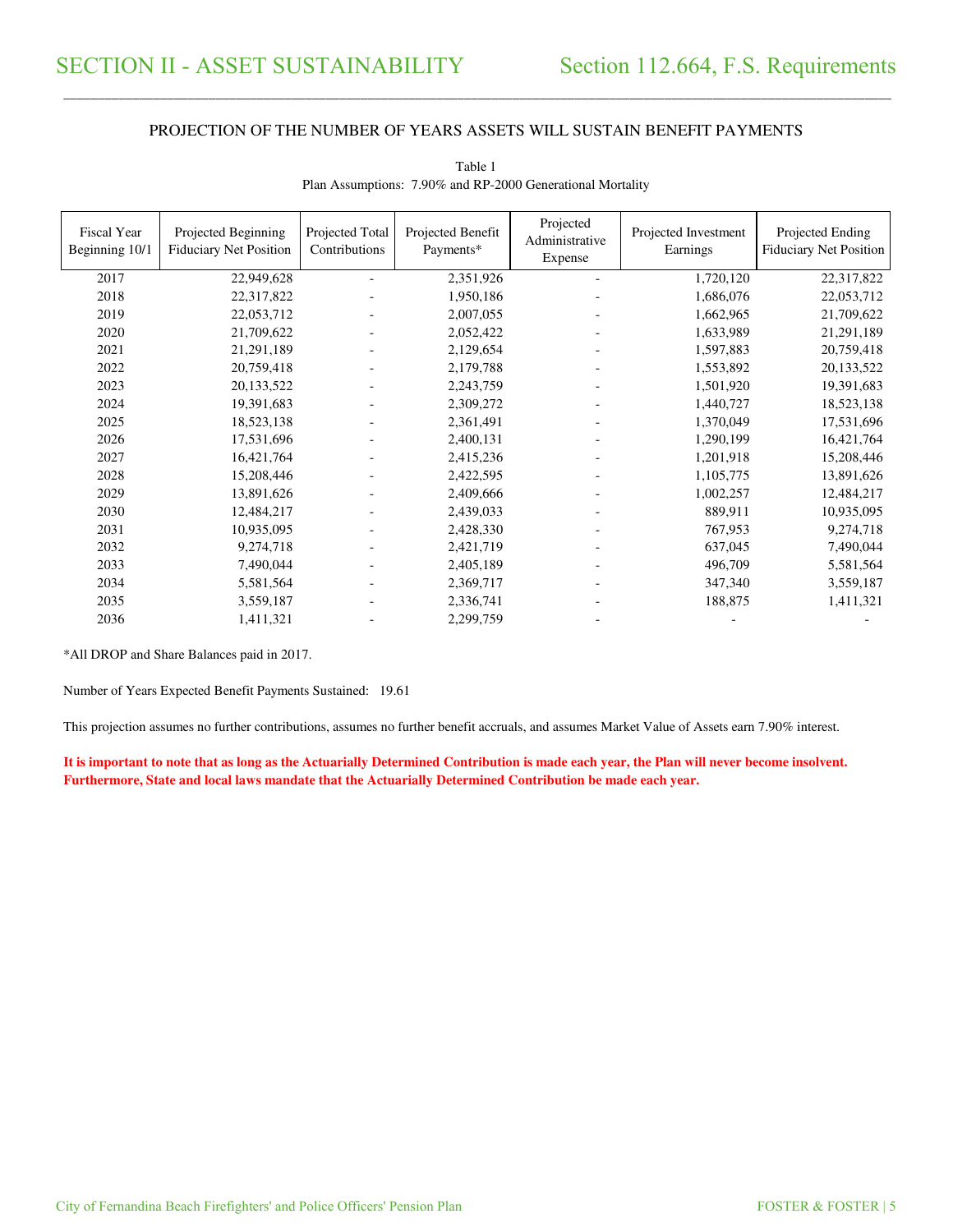#### PROJECTION OF THE NUMBER OF YEARS ASSETS WILL SUSTAIN BENEFIT PAYMENTS

\_\_\_\_\_\_\_\_\_\_\_\_\_\_\_\_\_\_\_\_\_\_\_\_\_\_\_\_\_\_\_\_\_\_\_\_\_\_\_\_\_\_\_\_\_\_\_\_\_\_\_\_\_\_\_\_\_\_\_\_\_\_\_\_\_\_\_\_\_\_\_\_\_\_\_\_\_\_\_\_\_\_\_\_\_\_\_\_\_\_\_\_\_\_\_\_\_\_\_\_\_\_\_\_\_\_\_\_\_\_\_\_\_\_\_\_\_\_\_\_\_\_\_\_\_\_\_\_\_\_\_\_\_\_\_\_\_\_\_\_\_\_\_\_\_\_\_\_\_\_

| Fiscal Year<br>Beginning 10/1 | Projected Beginning<br><b>Fiduciary Net Position</b> | Projected Total<br>Contributions | Projected Benefit<br>Payments* | Projected<br>Administrative<br>Expense | Projected Investment<br>Earnings | Projected Ending<br>Fiduciary Net Position |
|-------------------------------|------------------------------------------------------|----------------------------------|--------------------------------|----------------------------------------|----------------------------------|--------------------------------------------|
| 2017                          | 22,949,628                                           |                                  | 2,351,926                      | $\overline{\phantom{a}}$               | 1,284,646                        | 21,882,348                                 |
| 2018                          | 21,882,348                                           |                                  | 1,950,186                      | $\overline{\phantom{a}}$               | 1,233,528                        | 21,165,690                                 |
| 2019                          | 21,165,690                                           |                                  | 2,007,055                      | $\overline{\phantom{a}}$               | 1,189,568                        | 20,348,203                                 |
| 2020                          | 20,348,203                                           |                                  | 2,052,422                      | $\overline{\phantom{a}}$               | 1,139,998                        | 19,435,779                                 |
| 2021                          | 19,435,779                                           |                                  | 2,129,654                      | $\overline{\phantom{a}}$               | 1,083,886                        | 18,390,011                                 |
| 2022                          | 18,390,011                                           |                                  | 2,179,788                      | $\overline{\phantom{a}}$               | 1,020,707                        | 17,230,930                                 |
| 2023                          | 17,230,930                                           |                                  | 2,243,759                      | $\overline{\phantom{a}}$               | 950,434                          | 15,937,605                                 |
| 2024                          | 15,937,605                                           |                                  | 2,309,272                      |                                        | 872,195                          | 14,500,528                                 |
| 2025                          | 14,500,528                                           |                                  | 2,361,491                      | $\overline{\phantom{a}}$               | 785,867                          | 12,924,904                                 |
| 2026                          | 12,924,904                                           |                                  | 2,400,131                      | $\overline{\phantom{a}}$               | 691,765                          | 11,216,538                                 |
| 2027                          | 11,216,538                                           |                                  | 2,415,236                      |                                        | 590,526                          | 9,391,828                                  |
| 2028                          | 9,391,828                                            |                                  | 2,422,595                      |                                        | 482,651                          | 7,451,884                                  |
| 2029                          | 7,451,884                                            |                                  | 2,409,666                      |                                        | 368,576                          | 5,410,794                                  |
| 2030                          | 5,410,794                                            |                                  | 2,439,033                      |                                        | 247,285                          | 3,219,046                                  |
| 2031                          | 3,219,046                                            |                                  | 2,428,330                      |                                        | 118,288                          | 909,004                                    |
| 2032                          | 909,004                                              |                                  | 2,421,719                      |                                        |                                  |                                            |

Table 2 Hypothetical Assumptions: 5.90% and RP-2000 Generational Mortality

\*All DROP and Share Balances paid in 2017.

Number of Years Expected Benefit Payments Sustained: 15.38

This projection assumes no further contributions, assumes no further benefit accruals, and assumes Market Value of Assets earn 5.90% interest.

**It is important to note that as long as the Actuarially Determined Contribution is made each year, the Plan will never become insolvent. Furthermore, State and local laws mandate that the Actuarially Determined Contribution be made each year.**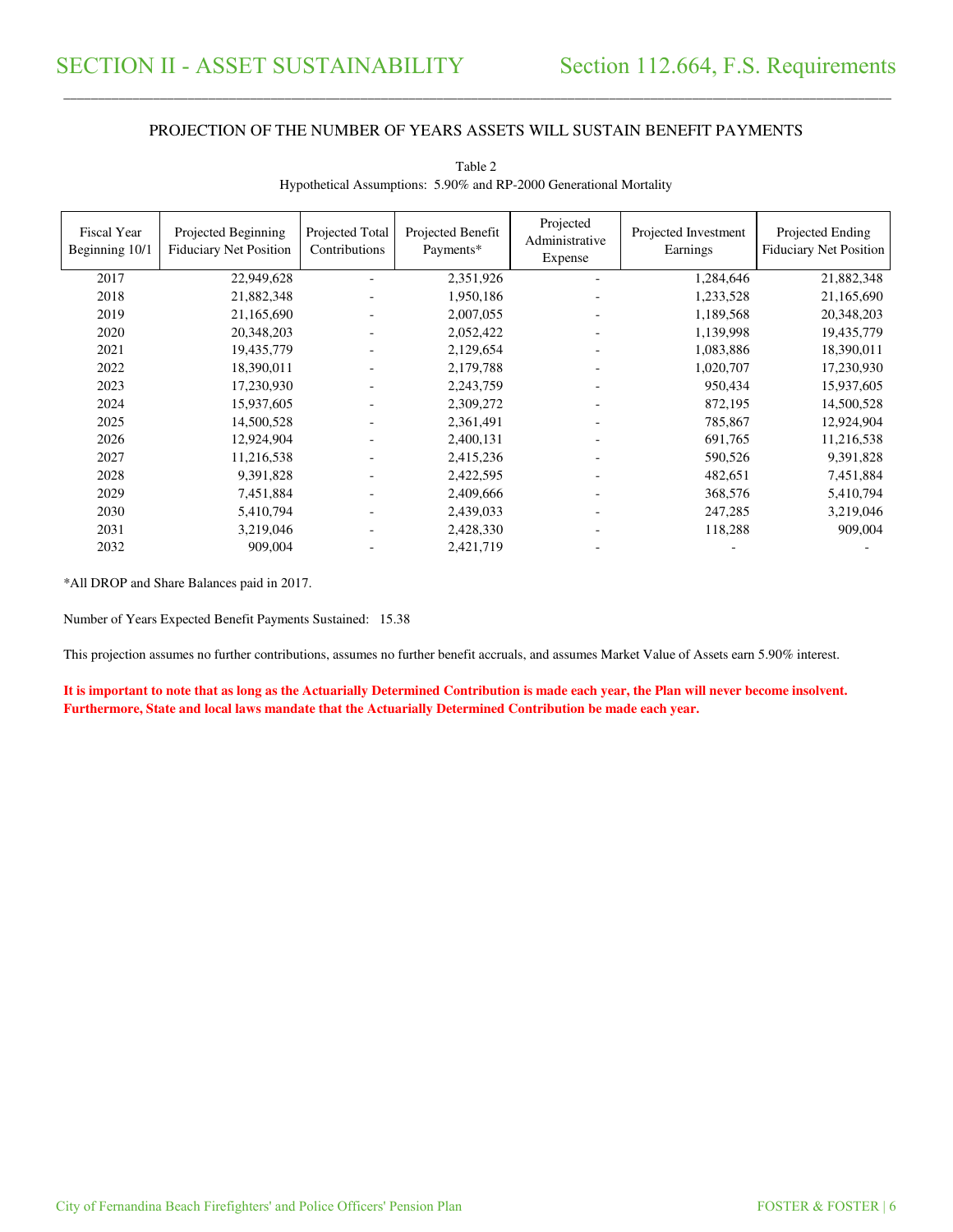#### ACTUAL AND HYPOTHETICAL CONTRIBUTIONS APPLICABLE TO THE FISCAL YEAR ENDING SEPTEMBER 30, 2019

\_\_\_\_\_\_\_\_\_\_\_\_\_\_\_\_\_\_\_\_\_\_\_\_\_\_\_\_\_\_\_\_\_\_\_\_\_\_\_\_\_\_\_\_\_\_\_\_\_\_\_\_\_\_\_\_\_\_\_\_\_\_\_\_\_\_\_\_\_\_\_\_\_\_\_\_\_\_\_\_\_\_\_\_\_\_\_\_\_\_\_\_\_\_\_\_\_\_\_\_\_\_\_\_\_\_\_\_\_\_\_\_\_\_\_\_\_\_\_\_\_\_\_\_\_\_\_\_\_\_\_\_\_\_\_\_\_\_\_\_\_\_\_\_\_\_\_\_\_\_

|                                                                                          | Valuation Date: 10/1/2017        |                                                                        |  |  |
|------------------------------------------------------------------------------------------|----------------------------------|------------------------------------------------------------------------|--|--|
|                                                                                          | <b>ACTUAL</b>                    | <b>HYPOTHETICAL</b><br>5.90%<br>RP-2000<br>Generational<br>\$2,740,595 |  |  |
|                                                                                          | 7.90%<br>RP-2000<br>Generational |                                                                        |  |  |
| Total Required Contribution (Fixed \$)                                                   | \$1,911,532                      |                                                                        |  |  |
| Total Required Contribution (% of Payroll)                                               | 50.52%                           | 72.42%                                                                 |  |  |
| <b>Expected Member Contribution</b>                                                      | 291,373                          | 291,373                                                                |  |  |
| <b>Expected State Money</b>                                                              | 219,619                          | 219,619                                                                |  |  |
|                                                                                          |                                  |                                                                        |  |  |
| Expected Sponsor Contribution (Fixed \$)<br>Expected Sponsor Contribution (% of Payroll) | \$1,400,540<br>37.02%            | \$2,229,603<br>58.92%                                                  |  |  |
| <b>ASSETS</b>                                                                            |                                  |                                                                        |  |  |
| Actuarial Value <sup>1</sup>                                                             | 22,903,110                       | 22,903,110                                                             |  |  |
| Market Value <sup>1</sup>                                                                | 22,949,628                       | 22,949,628                                                             |  |  |
| <b>LIABILITIES</b>                                                                       |                                  |                                                                        |  |  |
| Present Value of Benefits                                                                |                                  |                                                                        |  |  |
| <b>Active Members</b>                                                                    |                                  |                                                                        |  |  |
| <b>Retirement Benefits</b>                                                               | 16,474,326                       | 24,099,565                                                             |  |  |
| <b>Disability Benefits</b>                                                               | 461,928                          | 632,938                                                                |  |  |
| <b>Death Benefits</b>                                                                    | 130,952                          | 169,348                                                                |  |  |
| <b>Vested Benefits</b>                                                                   | 553,022                          | 857,891                                                                |  |  |
| <b>Refund of Contributions</b>                                                           | 66,452                           | 68,697                                                                 |  |  |
| <b>Service Retirees</b>                                                                  | 13,645,491                       | 16,260,048                                                             |  |  |
| <b>DROP</b> Retirees <sup>1</sup>                                                        | 3,327,552                        | 4,013,258                                                              |  |  |
| <b>Beneficiaries</b>                                                                     | 1,098,258                        | 1,304,454                                                              |  |  |
| <b>Disability Retirees</b>                                                               | 577,072                          | 686,990                                                                |  |  |
| <b>Terminated Vested</b>                                                                 | 251,893                          | 336,039                                                                |  |  |
| Share Plan Balances <sup>1</sup>                                                         | 14,521                           | 14,521                                                                 |  |  |
| <b>Excess State Monies Reserve</b><br>Total:                                             | 6,262<br>36,607,729              | 6,262<br>48,450,011                                                    |  |  |
| Present Value of Future Salaries                                                         | 30,263,276                       | 33,941,808                                                             |  |  |
|                                                                                          |                                  |                                                                        |  |  |
| <b>Present Value of Future</b>                                                           |                                  |                                                                        |  |  |
| <b>Member Contributions</b>                                                              | 2,330,272                        | 2,613,519                                                              |  |  |
| <b>Total Normal Cost</b>                                                                 | 663,985                          | 1,041,753                                                              |  |  |
| <b>Present Value of Future</b>                                                           |                                  |                                                                        |  |  |
| Normal Costs (Entry Age Normal)                                                          | 5,031,548                        | 9,000,500                                                              |  |  |
| Total Actuarial Accrued Liability <sup>1</sup>                                           | 31,576,181                       | 39,449,511                                                             |  |  |
| <b>Unfunded Actuarial Accrued</b><br>Liability (UAAL)                                    | 8,673,071                        | 16,546,401                                                             |  |  |